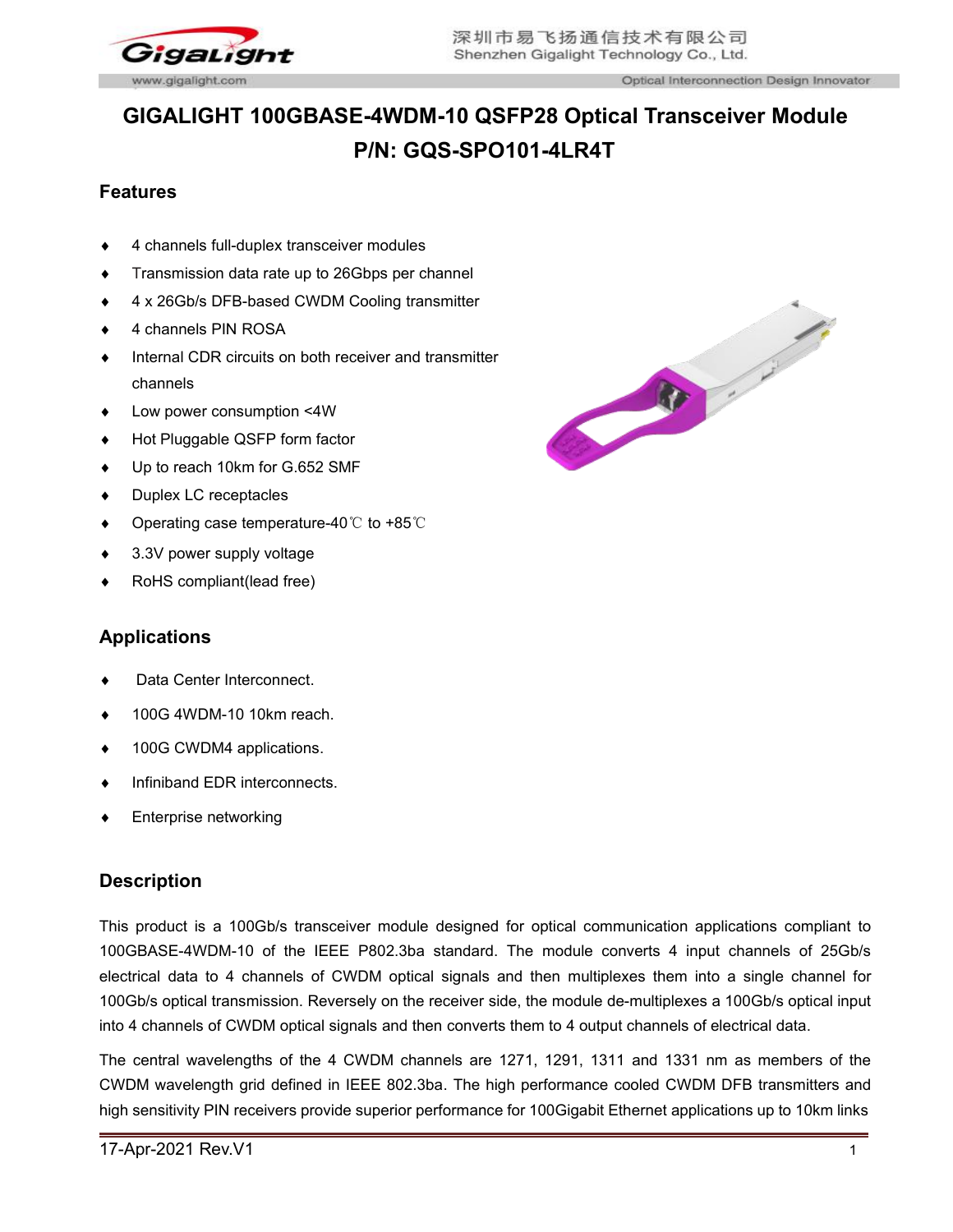

Optical Interconnection Design Innovator

The product is designed with form factor, optical/electrical connection and digital diagnostic interface according to the QSFP+ Multi-Source Agreement (MSA). It has been designed to meet the harshest external operating conditions including temperature, humidity and EMI interference.



**Figure1. Module Block Diagram**

# **Absolute Maximum Ratings**

| <b>Parameter</b>                  | <b>Symbol</b> | <b>Min</b>      | <b>Max</b> | <b>Unit</b>       |
|-----------------------------------|---------------|-----------------|------------|-------------------|
| <b>Supply Voltage</b>             | <b>Vcc</b>    | $-0.3$          | 3.6        | V                 |
| Input Voltage                     | Vin           | $-0.3$          | $Vcc+0.3$  | V                 |
| <b>Storage Temperature</b>        | Tst           | $-60$           | 95         | $^\circ\!{\rm C}$ |
| <b>Case Operating Temperature</b> | Top           | $\mathbf 0$     | 85         | $^{\circ}$ C      |
| Humidity(non-condensing)          | <b>Rh</b>     | $5\phantom{.0}$ | 85         | %                 |
| Damage Threshold, each Lane       | <b>TH</b>     | 5.5             |            | dBm               |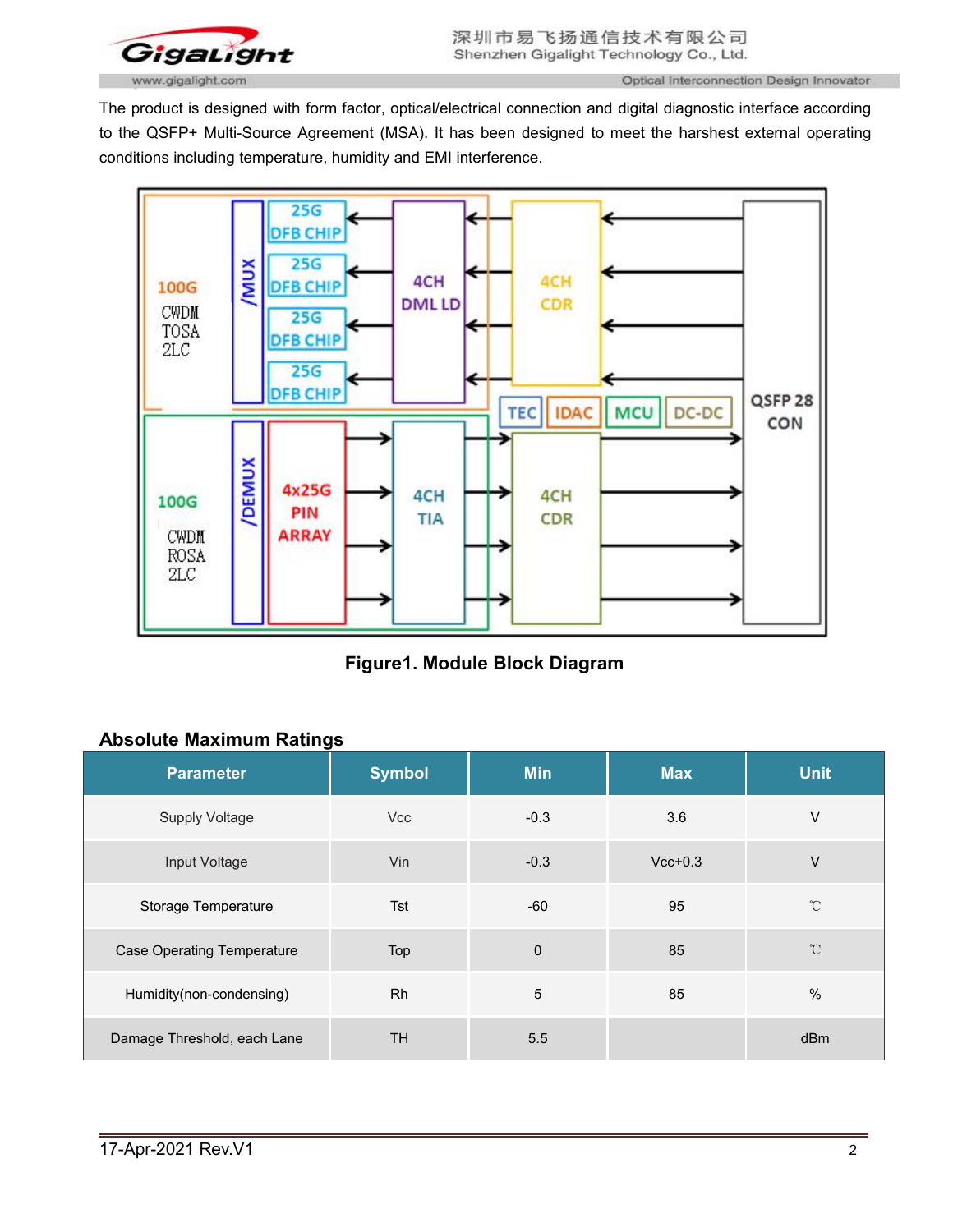

### **Recommended Operating Conditions**

Optical Interconnection Design Innovator

|                            | <b>Recommonada operating conditions</b> |                |                |            |                   |  |  |  |  |
|----------------------------|-----------------------------------------|----------------|----------------|------------|-------------------|--|--|--|--|
| <b>Parameter</b>           | <b>Symbol</b>                           | <b>Min</b>     | <b>Typical</b> | <b>Max</b> | <b>Unit</b>       |  |  |  |  |
| Supply Voltage             | Vcc                                     | 3.13           | 3.3            | 3.47       | V                 |  |  |  |  |
| Operating Case temperature | Tca                                     | $\pmb{0}$      |                | 85         | $^\circ\!{\rm C}$ |  |  |  |  |
| Data Rate Per Lane         | fd                                      |                | 25.78125       |            | Gbps              |  |  |  |  |
| Humidity                   | <b>Rh</b>                               | $\overline{5}$ |                | 85         | $\%$              |  |  |  |  |
| Power Dissipation          | P                                       |                |                | 4          | W                 |  |  |  |  |
| Link Distance with G.652   | D                                       | 0.002          |                | 20         | km                |  |  |  |  |

# **Electrical Specifications**

| <b>Parameter</b>                                          | <b>Symbol</b> | <b>Min</b> | <b>Typical</b> | <b>Max</b>     | <b>Unit</b>  |  |  |
|-----------------------------------------------------------|---------------|------------|----------------|----------------|--------------|--|--|
| <b>Power Consumption</b>                                  | P             |            |                | $\overline{4}$ | W            |  |  |
| <b>Supply Current</b>                                     | $ _{CC}$      |            |                | 1.06           | $\mathsf{A}$ |  |  |
| <b>Transceiver Power-on</b><br><b>Initialization Time</b> |               |            |                | 2000           | ms           |  |  |
| Transmitter(each Lane)                                    |               |            |                |                |              |  |  |
| Single-ended Input Voltage<br>Tolerance                   |               | $-0.3$     |                | 4.0            | $\vee$       |  |  |
| AC Common Mode Input Voltage<br>Tolerance                 |               | 15         |                |                | mV           |  |  |
| <b>Differential Input Voltage</b>                         |               | 50         |                |                | mVpp         |  |  |
| Differential Input Voltage Swing                          | Vin           |            |                | 900            | mVpp         |  |  |
| Differential Input Impedance                              | Zin           | 90         | 100            | 110            | Ohm          |  |  |
| Receiver(each Lane)                                       |               |            |                |                |              |  |  |
| Single-ended Output Voltage                               |               | $-0.3$     |                | 4.0            | $\vee$       |  |  |
| AC Common Mode Output Voltage                             |               |            |                | 7.5            | mV           |  |  |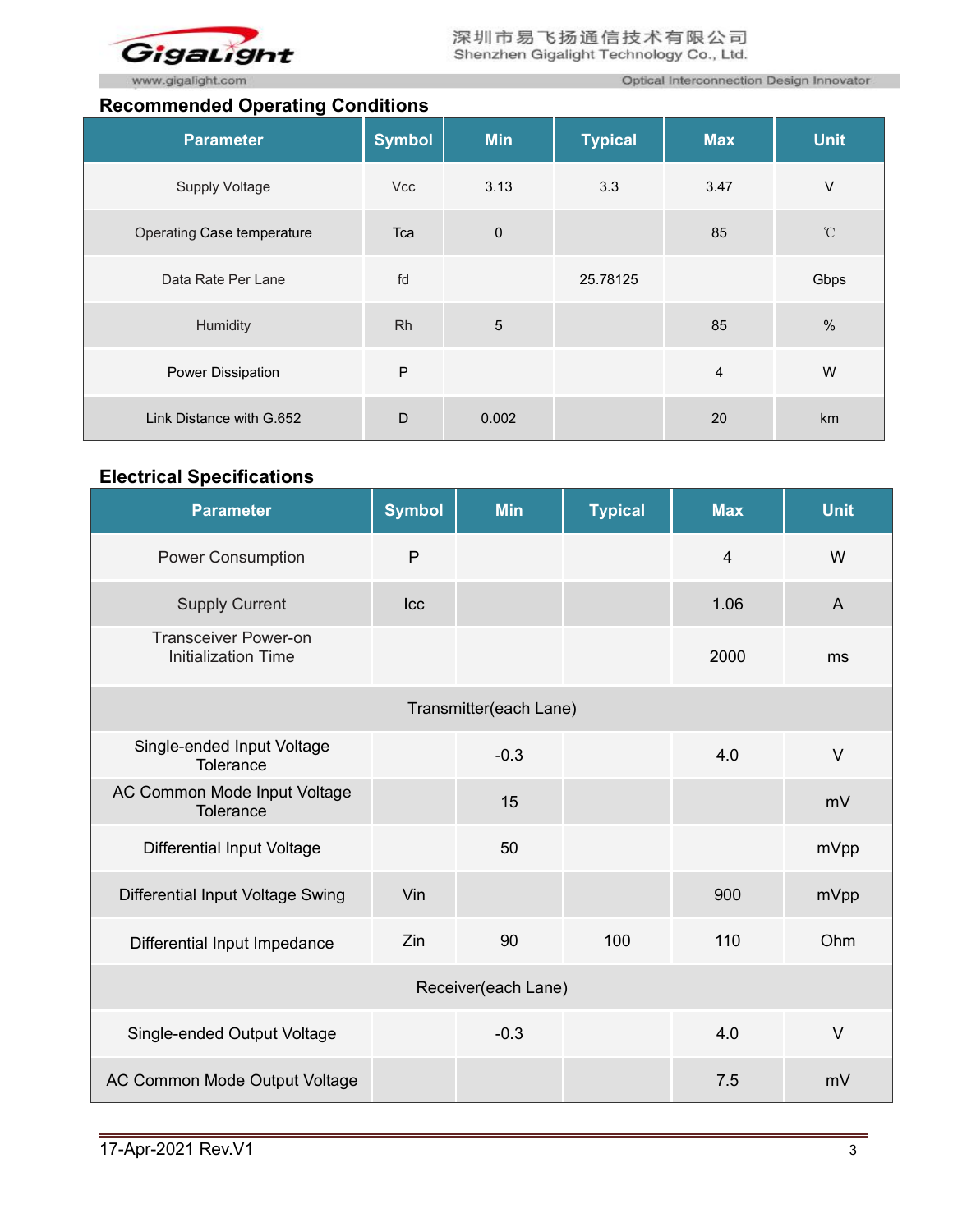

| www.gigalight.com                 |               | Optical Interconnection Design Innovator |                |            |             |  |
|-----------------------------------|---------------|------------------------------------------|----------------|------------|-------------|--|
| <b>Parameter</b>                  | <b>Symbol</b> | <b>Min</b>                               | <b>Typical</b> | <b>Max</b> | <b>Unit</b> |  |
| Differential Output Voltage Swing | Vout          | 300                                      |                | 850        | mVpp        |  |
| Differential Output Impedance     | Zout          | 90                                       | 100            | 110        | Ohm         |  |

**Note**:

Power-on Initialization Time is the time from when the power supply voltages reach and remain above the minimum recommended operating supply voltages to the time when the module is fully functional.

# **Optical Characteristics**

# **Table 3 - Optical Characteristics**

| QSFP28 100GBASE-4WDM-10                                                                 |                  |            |                |            |             |              |  |  |  |
|-----------------------------------------------------------------------------------------|------------------|------------|----------------|------------|-------------|--------------|--|--|--|
| <b>Parameter</b>                                                                        | <b>Symbol</b>    | <b>Min</b> | <b>Typical</b> | <b>Max</b> | <b>Unit</b> | <b>Notes</b> |  |  |  |
|                                                                                         | L <sub>0</sub>   | 1264.5     | 1271           | 1277.5     | nm          |              |  |  |  |
| Lane Wavelength                                                                         | L1               | 1284.5     | 1291           | 1297.5     | nm          |              |  |  |  |
|                                                                                         | L2               | 1304.5     | 1311           | 1317.5     | nm          |              |  |  |  |
|                                                                                         | L3               | 1324.5     | 1331           | 1337.5     | nm          |              |  |  |  |
| <b>Transmitter</b>                                                                      |                  |            |                |            |             |              |  |  |  |
| <b>SMSR</b>                                                                             | <b>SMSR</b>      | 30         |                |            | dB          |              |  |  |  |
| <b>Total Average Launch</b><br>Power                                                    | $P_T$            |            |                | 8.5        | dBm         |              |  |  |  |
| Average Launch Power,<br>each Lane                                                      | PAVG             | $-6.5$     |                | 2.5        | dBm         |              |  |  |  |
| OMA, each Lane                                                                          | P <sub>OMA</sub> | $-4$       |                | 2.5        | dBm         | $\mathbf{1}$ |  |  |  |
| Difference in Launch Power<br>between any Two Lanes<br>(OMA)                            | Ptx, diff        |            |                | $\,6\,$    | dB          |              |  |  |  |
| Launch Power in OMA<br>Kminus Transmitter and<br>Dispersion Penalty (TDP),<br>each Lane |                  | $-5$       |                |            | dBm         |              |  |  |  |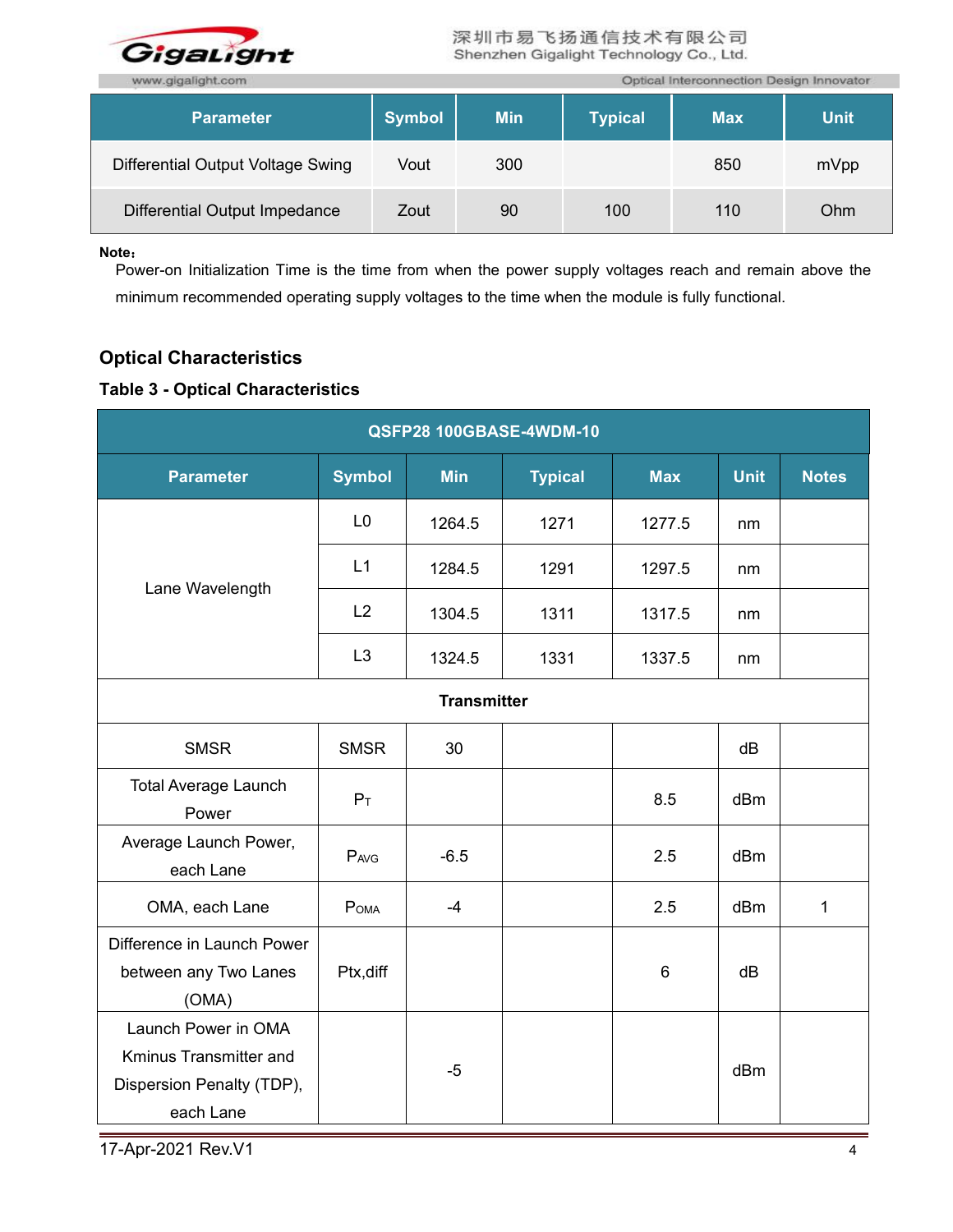

п

Optical Interconnection Design Innovator

| QSFP28 100GBASE-4WDM-10                                       |               |            |                                      |               |             |                |  |  |
|---------------------------------------------------------------|---------------|------------|--------------------------------------|---------------|-------------|----------------|--|--|
| <b>Parameter</b>                                              | <b>Symbol</b> | <b>Min</b> | <b>Typical</b>                       | <b>Max</b>    | <b>Unit</b> | <b>Notes</b>   |  |  |
| TDP, each Lane                                                | <b>TDP</b>    |            |                                      | 3             | dB          |                |  |  |
| <b>Extinction Ratio</b>                                       | ER            | 3.5        |                                      |               | dB          |                |  |  |
| RIN <sub>20</sub> OMA                                         | <b>RIN</b>    |            |                                      | $-130$        | dB/Hz       |                |  |  |
| <b>Optical Return Loss</b><br>Tolerance                       | <b>TOL</b>    |            |                                      | 20            | dB          |                |  |  |
| <b>Transmitter Reflectance</b>                                | $R_T$         |            |                                      | $-20$         | dB          |                |  |  |
| Eye Mask coordinates:<br>X1, X2, X3, Y1, Y2, Y3               |               |            | ${0.31, 0.4, 0.45, 0.34, 0.38, 0.4}$ |               |             | $\overline{2}$ |  |  |
| Average Launch Power<br>OFF Transmitter, each Lane            | Poff          |            |                                      | $-30$         | dBm         |                |  |  |
| Receiver                                                      |               |            |                                      |               |             |                |  |  |
| Damage Threshold,<br>each Lane                                | $TH_d$        | 3.5        |                                      |               | dBm         | 3              |  |  |
| <b>Total Average Receive</b><br>Power                         |               |            |                                      | 10.5          | dBm         |                |  |  |
| Average Receive Power,<br>each Lane                           |               | $-13$      |                                      | 2.5           | dBm         |                |  |  |
| Receive Power (OMA),<br>each Lane                             |               |            |                                      | 2.5           | dBm         |                |  |  |
| Receiver Sensitivity (OMA),<br>each Lane                      | <b>SEN</b>    |            | $-11.5(1E-12)$                       | $-11.5(5E-5)$ | dBm         |                |  |  |
| <b>Stressed Receiver</b><br>Sensitivity (OMA),<br>each Lane   |               |            |                                      | $-8.6(5E-5)$  | dBm         | $\overline{4}$ |  |  |
| Difference in Receive<br>Power between any Two<br>Lanes (OMA) | Prx, diff     |            |                                      | 5.5           | dB          |                |  |  |
| <b>LOS Assert</b>                                             | <b>LOSA</b>   |            | $-18$                                |               | dBm         |                |  |  |
| <b>LOS Deassert</b>                                           | <b>LOSD</b>   |            | $-15$                                |               | dBm         |                |  |  |
| <b>LOS Hysteresis</b>                                         | <b>LOSH</b>   | 0.5        |                                      | 3.0           | dB          |                |  |  |

17-Apr-2021 Rev. V1 5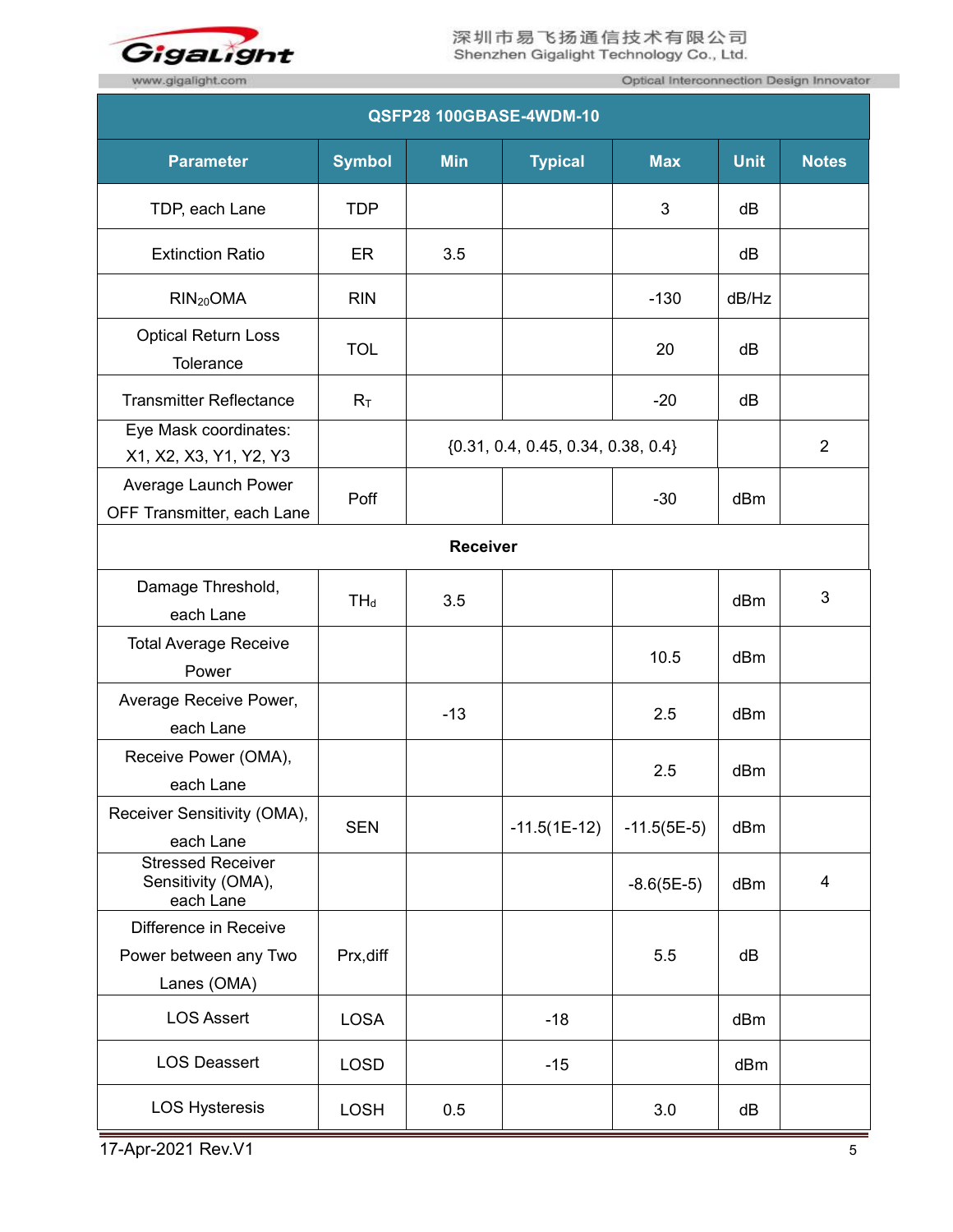

Optical Interconnection Design Innovator

| QSFP28 100GBASE-4WDM-10                                          |               |            |                |            |             |              |  |  |  |
|------------------------------------------------------------------|---------------|------------|----------------|------------|-------------|--------------|--|--|--|
| <b>Parameter</b>                                                 | <b>Symbol</b> | <b>Min</b> | <b>Typical</b> | <b>Max</b> | <b>Unit</b> | <b>Notes</b> |  |  |  |
| Receiver Electrical 3 dB<br>upper Cutoff Frequency,<br>each Lane | Fc            |            |                | 31         | GHz         |              |  |  |  |
| <b>Conditions of Stress Receiver Sensitivity Test (Note 5)</b>   |               |            |                |            |             |              |  |  |  |
| Vertical Eye Closure<br>Penalty, each Lane                       |               |            | 1.8            |            | dB          | 5            |  |  |  |
| Stressed Eye J2 Jitter,<br>each Lane                             |               |            | 0.3            |            | UI          |              |  |  |  |
| Stressed Eye J9 Jitter,<br>each Lane                             |               |            | 0.47           |            | UI          |              |  |  |  |

**Note**:

- 1. Even if the TDP < 1 dB, the OMA min must exceed the minimum value specified here.
- 2. See Figure 4 below.
- 3. The receiver shall be able to tolerate, without damage, continuous exposure to a modulated optical input signal having this power level on one lane. The receiver does not have to operate correctly at this input power.
- 4. Measured with conformance test signal at receiver input for BER = 5E-5
- 5. Vertical eye closure penalty and stressed eye jitter are test conditions for measuring stressed receiver sensitivity. They are not characteristics of the receiver.

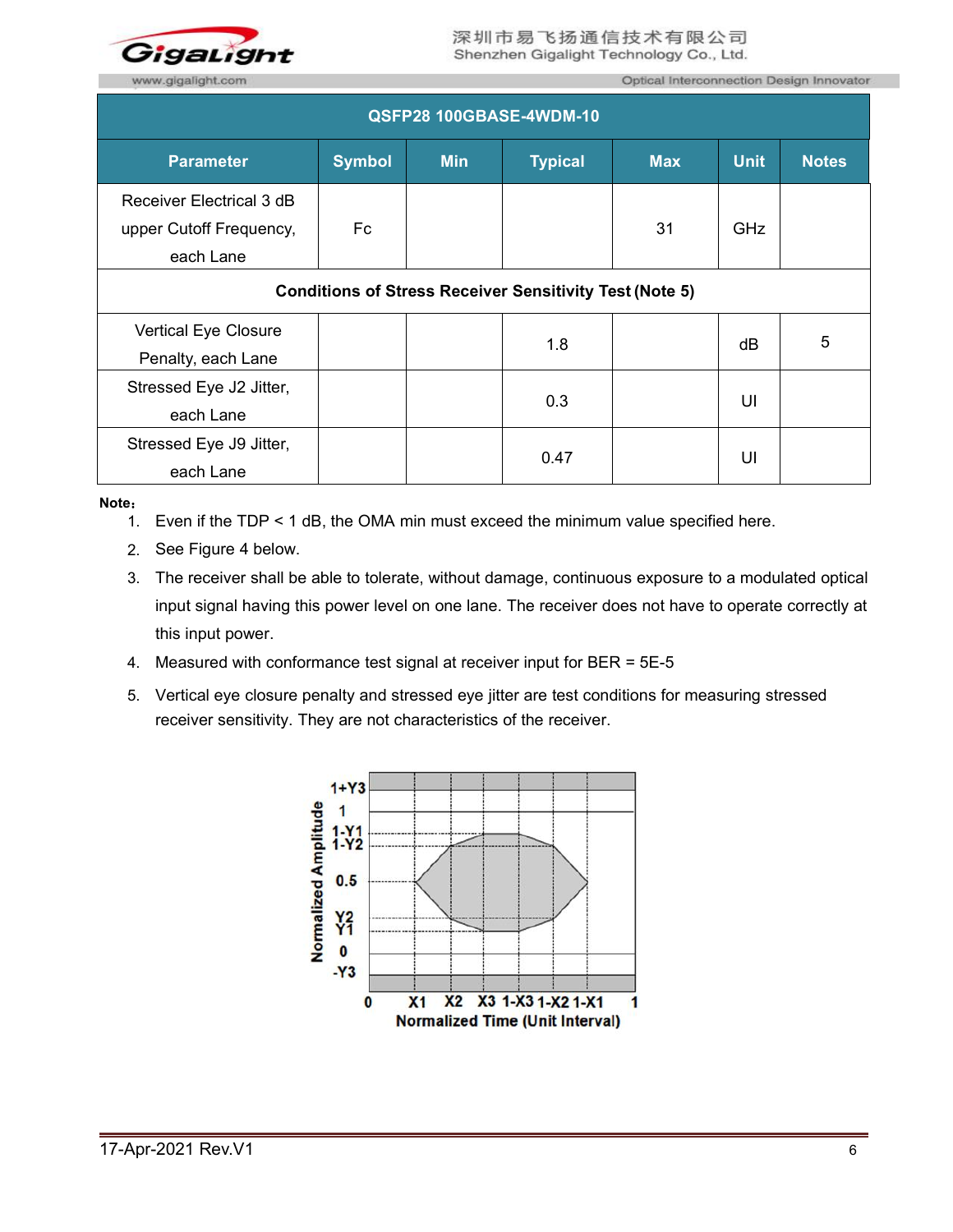

www.gigalight.com

#### **Pin Descriptions**

Optical Interconnection Design Innovator

|                  | . <b>Doodriptiono</b> |                |                                     |                |
|------------------|-----------------------|----------------|-------------------------------------|----------------|
| Pin              | Logic                 | <b>Symbol</b>  | <b>Name/Description</b>             | Ref.           |
| $\mathbf{1}$     |                       | <b>GND</b>     | Module Ground                       | $\mathbf{1}$   |
| $\overline{2}$   | CML-I                 | $Tx2-$         | Transmitter inverted data input     |                |
| $\mathsf 3$      | $CML-I$               | $Tx2+$         | Transmitter non-inverted data input |                |
| $\overline{4}$   |                       | <b>GND</b>     | Module Ground                       | $\mathbf{1}$   |
| $\overline{5}$   | CML-I                 | $Tx4-$         | Transmitter inverted data input     |                |
| $6\phantom{1}$   | CML-I                 | $Tx4+$         | Transmitter non-inverted data input |                |
| $\overline{7}$   |                       | <b>GND</b>     | Module Ground                       | $\mathbf{1}$   |
| 8                | LVTTL-I               | <b>MODSEIL</b> | Module Select                       | $\sqrt{2}$     |
| $\boldsymbol{9}$ | LVTTL-I               | ResetL         | Module Reset                        | $\overline{c}$ |
| 10               |                       | <b>VCCRx</b>   | +3.3v Receiver Power Supply         |                |
| 11               | <b>LVCMOS-I</b>       | <b>SCL</b>     | 2-wire Serial interface clock       | $\overline{c}$ |
| 12               | LVCMOS-I/O            | <b>SDA</b>     | 2-wire Serial interface data        | $\mathbf 2$    |
| 13               |                       | <b>GND</b>     | Module Ground                       | $\mathbf{1}$   |
| 14               | CML-O                 | $RX3+$         | Receiver non-inverted data output   |                |
| 15               | $CML-O$               | RX3-           | Receiver inverted data output       |                |
| 16               |                       | <b>GND</b>     | Module Ground                       | $\mathbf{1}$   |
| 17               | CML-O                 | $RX1+$         | Receiver non-inverted data output   |                |
| 18               | $CML-O$               | <b>RX1-</b>    | Receiver inverted data output       |                |
| 19               |                       | <b>GND</b>     | Module Ground                       | $\mathbf{1}$   |
| 20               |                       | <b>GND</b>     | Module Ground                       | $\mathbf{1}$   |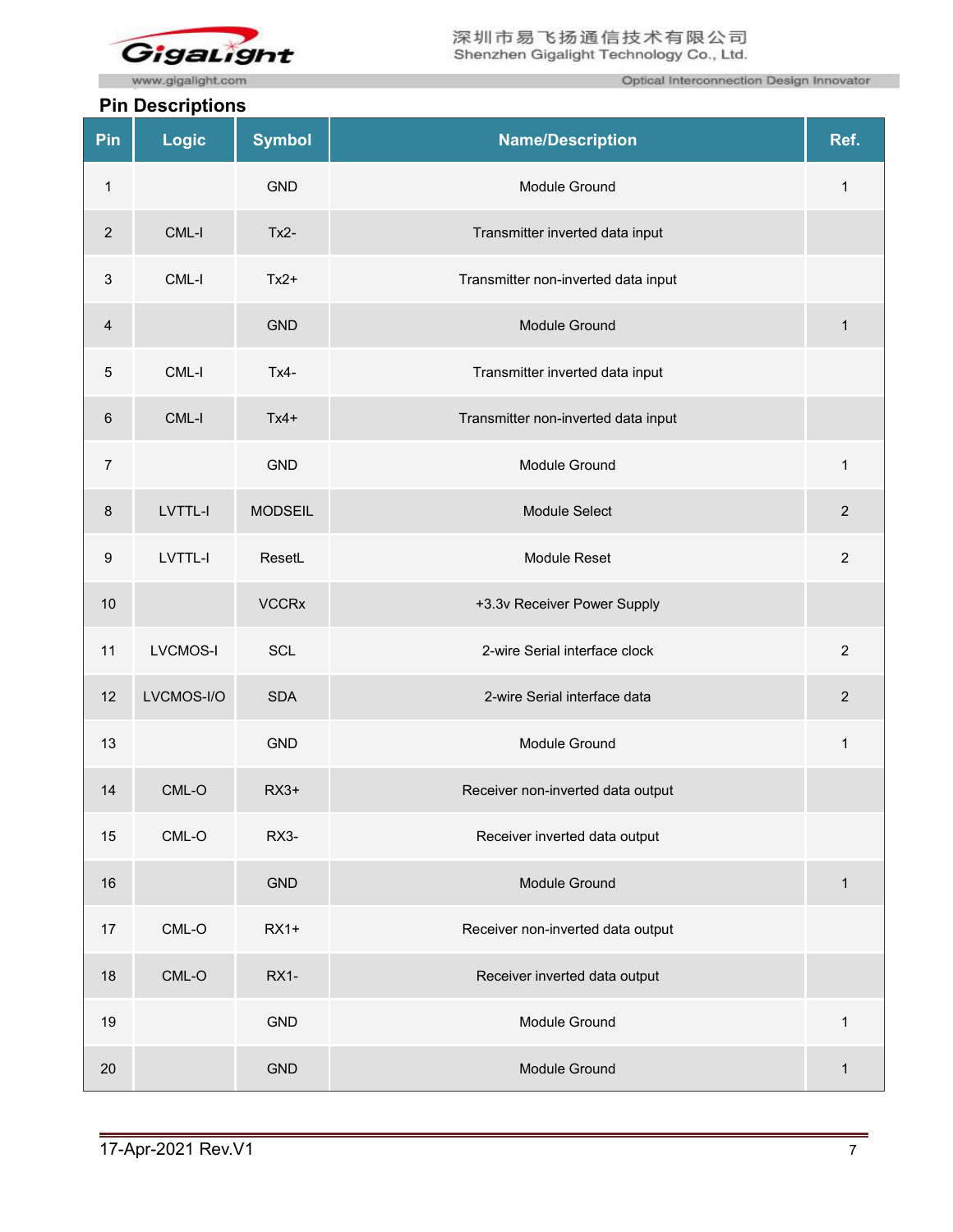

|     | Optical Interconnection Design Innovator<br>www.gigalight.com |               |                                                     |                |  |  |
|-----|---------------------------------------------------------------|---------------|-----------------------------------------------------|----------------|--|--|
| Pin | <b>Logic</b>                                                  | <b>Symbol</b> | <b>Name/Description</b>                             | Ref.           |  |  |
| 21  | $CML-O$                                                       | RX2-          | Receiver inverted data output                       |                |  |  |
| 22  | $CML-O$                                                       | $RX2+$        | Receiver non-inverted data output                   |                |  |  |
| 23  |                                                               | <b>GND</b>    | Module Ground                                       | $\mathbf{1}$   |  |  |
| 24  | $CML-O$                                                       | RX4-          | Receiver inverted data output                       |                |  |  |
| 25  | CML-O                                                         | $RX4+$        | Receiver non-inverted data output                   |                |  |  |
| 26  |                                                               | <b>GND</b>    | Module Ground                                       | $\mathbf{1}$   |  |  |
| 27  | LVTTL-O                                                       | ModPrsL       | Module Present, internal pulled down to GND         |                |  |  |
| 28  | LVTTL-O                                                       | IntL          | Interrupt output, should be pulled up on host board | $\sqrt{2}$     |  |  |
| 29  |                                                               | <b>VCCTx</b>  | +3.3v Transmitter Power Supply                      |                |  |  |
| 30  |                                                               | VCC1          | +3.3v Power Supply                                  |                |  |  |
| 31  | LVTTL-I                                                       | LPMode        | Low Power Mode                                      | $\overline{2}$ |  |  |
| 32  |                                                               | <b>GND</b>    | Module Ground                                       | $\mathbf{1}$   |  |  |
| 33  | CML-I                                                         | $Tx3+$        | Transmitter non-inverted data input                 |                |  |  |
| 34  | CML-I                                                         | $Tx3-$        | Transmitter inverted data input                     |                |  |  |
| 35  |                                                               | GND           | Module Ground                                       | $\mathbf{1}$   |  |  |
| 36  | $CML-I$                                                       | $Tx1+$        | Transmitter non-inverted data input                 |                |  |  |
| 37  | $CML-I$                                                       | $Tx1 -$       | Transmitter inverted data input                     |                |  |  |
| 38  |                                                               | <b>GND</b>    | Module Ground                                       | $\mathbf{1}$   |  |  |

#### **Notes:**

1. Module circuit ground is isolated from module chassis ground within the module.

2. Open collector; should be pulled up with 4.7k – 10k ohms on host board to a voltage between 3.15Vand 3.6V.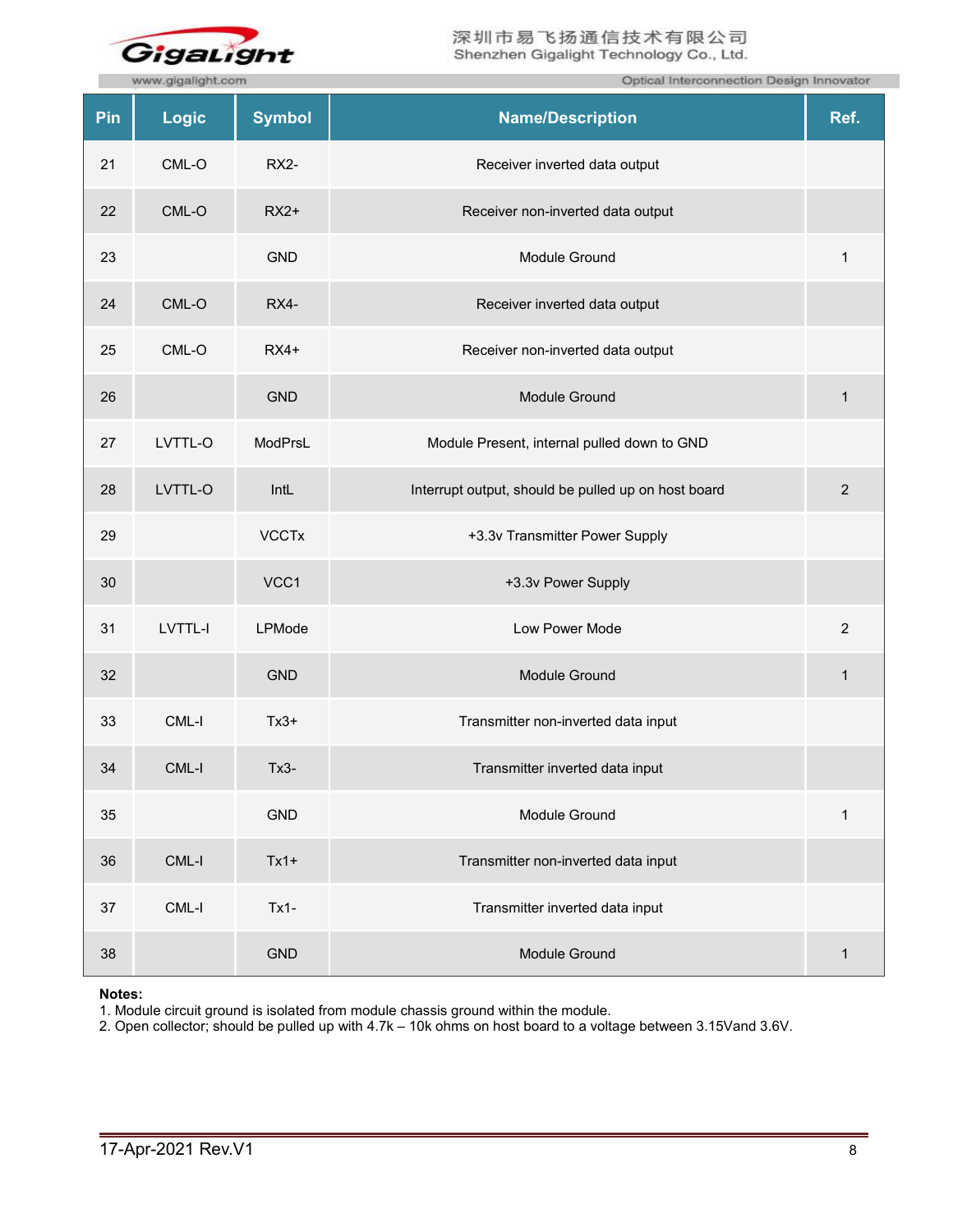

Optical Interconnection Design Innovator



Viewed from Top Viewed from Bottom

**Figure2. Electrical Pin-out Details**

#### **ModSelL Pin**

The ModSelL is an input pin. When held low by the host, the module responds to 2-wire serial communication commands. The ModSelL allows the use of multiple QSFP modules on a single 2-wire interface bus. When the ModSelL is "High", the module will not respond to any 2-wire interface communication from the host.

ModSelL has an internal pull-up in the module.

#### **ResetL Pin**

Reset. LPMode Reset has an internal pull-up in the module. A low level on the ResetL pin for longer than the minimum pulse length (t Reset init) initiates a complete module reset, returning all user module settings to their default state. Module Reset Assert Time (t init) starts on the rising edge after the low level on the ResetL pin is released. During the execution of a reset (t\_init) the host shall disregard all status bits until the module indicates a completion of the reset interrupt. The module indicates this by posting an IntL signal with the Data Not Ready bit negated. Note that on power up (including hot insertion) the module will post this completion of reset interrupt without requiring a reset.

#### **LPMode Pin**

Gigalight QSFP28 SR4 operate in the low power mode (less than 1.5 W power consumption) This pin active high will decrease power consumption to less than 1W.

#### **ModPrsL Pin**

ModPrsL is pulled up to Vcc on the host board and grounded in the module. The ModPrsL is asserted "Low" when the module is inserted and deasserted "High" when the module is physically absent from the host connector.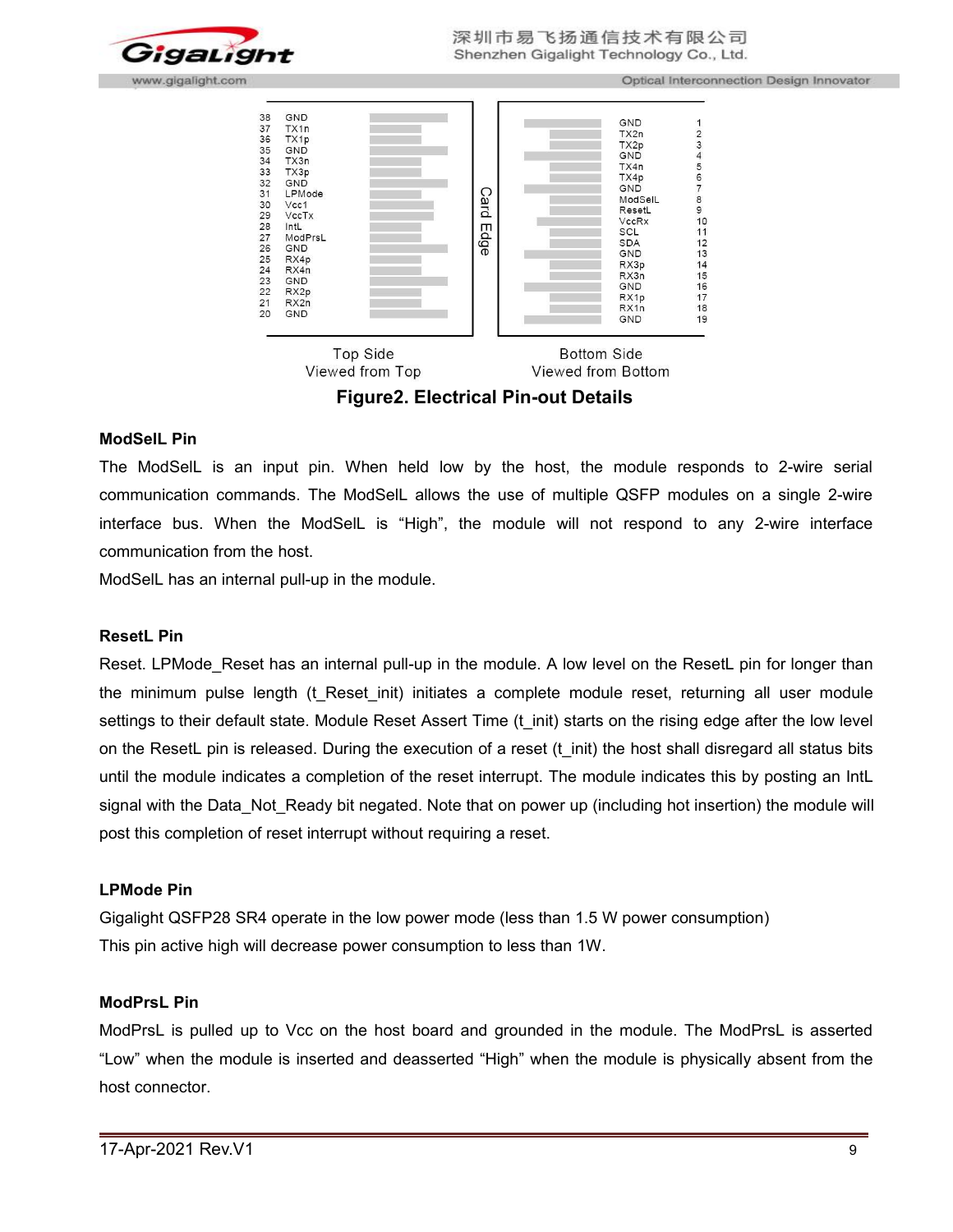

#### **IntL Pin**

IntL is an output pin. When "Low", it indicates a possible module operational fault or a status critical to the host system. The host identifies the source of the interrupt by using the 2-wire serial interface. The IntL pin is an open collector output and must be pulled up to Vcc on the host board.

# **Power Supply Filtering**

The host board should use the power supply filtering shown in Figure3.



#### **Figure3. Host Board Power Supply Filtering**

# **DIAGNOSTIC MONITORING INTERFACE (OPTIONAL)**

The following digital diagnostic characteristics are defined over the normal operating conditions unless otherwise specified.

| <b>Parameter</b>                                           | <b>Symbol</b> | <b>Min</b> | <b>Max</b> | <b>Units</b> | <b>Notes</b>                        |
|------------------------------------------------------------|---------------|------------|------------|--------------|-------------------------------------|
| monitor<br>absolute<br>Temperature<br>error                | DMI Temp      | $-3$       | $+3$       | degC         | Over operating temperature<br>range |
| voltage monitor absolute<br>Supply<br>error                | DMI_VCC       | $-0.1$     | 0.1        | V            | Over full operating range           |
| <b>RX</b><br>monitor<br>Channel<br>power<br>absolute error | DMI_RX_Ch     | $-2$       | 2          | dB           |                                     |
| <b>Channel Bias current monitor</b>                        | DMI_Ibias_Ch  | $-10%$     | 10%        | mA           |                                     |
| <b>TX</b><br>Channel<br>monitor<br>power<br>absolute error | DMI_TX_Ch     | $-2$       | 2          | dB           |                                     |

Notes:

Due to measurement accuracy of different single mode fibers, there could be an additional +/-1 dB fluctuation, or a +/- 3 dB total accuracy.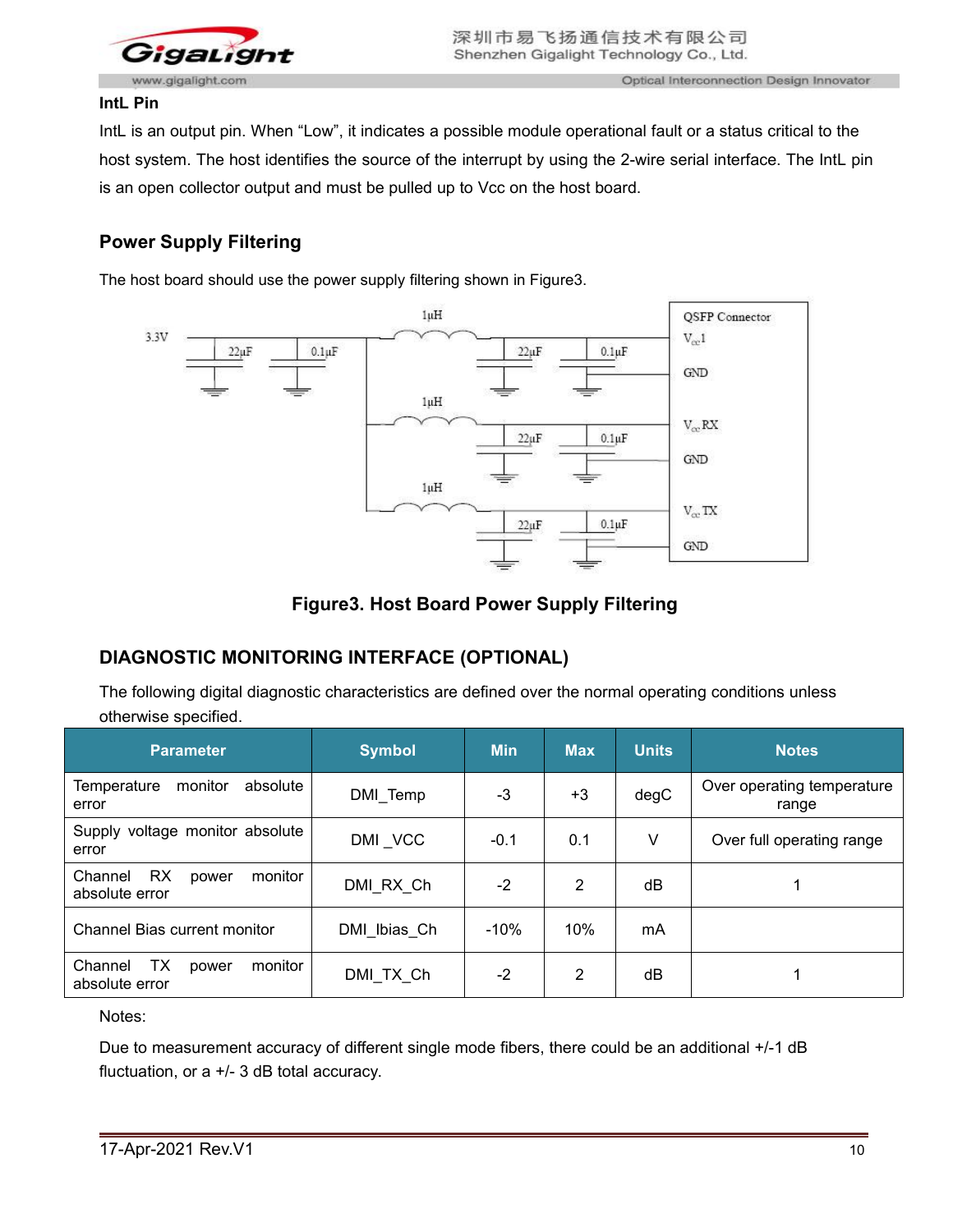

Optical Interconnection Design Innovator

Digital diagnostics monitoring function is available on all Gigalight QSFP28 4WDM-10. A 2-wire serial interface

provides user to contact with module.

The structure of the memory is shown in Figure 5. The memory space is arranged into a lower, single page, address space of 128 bytes and multiple upper address space pages. This structure permits timely access to addresses in the lower page, such as Interrupt Flags and Monitors. Less time critical time entries, such as serial ID information and threshold settings, are available with the Page Select function.

The interface address used is A0xh and is mainly used for time critical data like interrupt handling in order to enable a one-time-read for all data related to an interrupt situation. After an interrupt, IntL, has been asserted, the host can read out the flag field to determine the affected channel and type of flag.



**Figure5. QSFP Memory Map**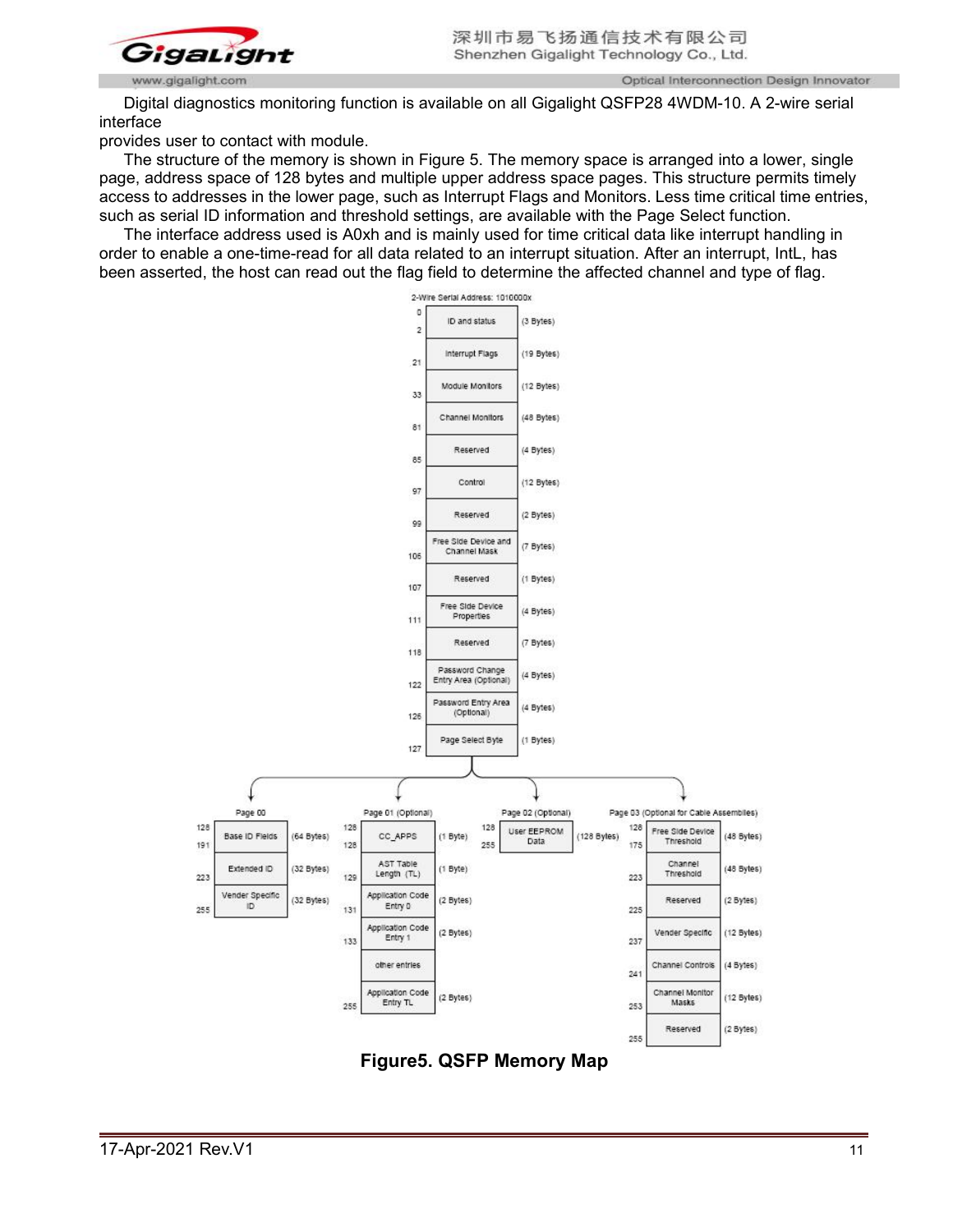

www.gigalight.com

Optical Interconnection Design Innovator

| <b>Byte Address</b> | <b>Description</b>                 | Type       |
|---------------------|------------------------------------|------------|
| 0                   | Identifier (1 Byte)                | Read Only  |
| $1-2$               | Status (2 Bytes)                   | Read Only  |
| $3-21$              | Interrupt Flags (31 Bytes)         | Read Only  |
| 22-33               | Module Monitors (12 Bytes)         | Read Only  |
| 34-81               | Channel Monitors (48 Bytes)        | Read Only  |
| 82-85               | Reserved (4 Bytes)                 | Read Only  |
| 86-97               | Control (12 Bytes)                 | Read/Write |
| 98-99               | Reserved (2 Bytes)                 | Read/Write |
| 100-106             | Module and Channel Masks (7 Bytes) | Read/Write |
| 107-118             | Reserved (12 Bytes)                | Read/Write |
| 119-122             | Reserved (4 Bytes)                 | Read/Write |
| 123-126             | Reserved (4 Bytes)                 | Read/Write |
| 127                 | Page Select Byte                   | Read/Write |

# **Figure6. Low Memory Map**

| <b>Byte Address</b> | <b>Description</b>           | Type       |
|---------------------|------------------------------|------------|
| 128-175             | Module Thresholds (48 Bytes) | Read Only  |
| 176-223             | Reserved (48 Bytes)          | Read Only  |
| 224-225             | Reserved (2 Bytes)           | Read Only  |
| 226-239             | Reserved (14 Bytes)          | Read/Write |
| 240-241             | Channel Controls (2 Bytes)   | Read/Write |
| 242-253             | Reserved (12 Bytes)          | Read/Write |
| 254-255             | Reserved (2 Bytes)           | Read/Write |

**Figure7. Page 03 Memory Map**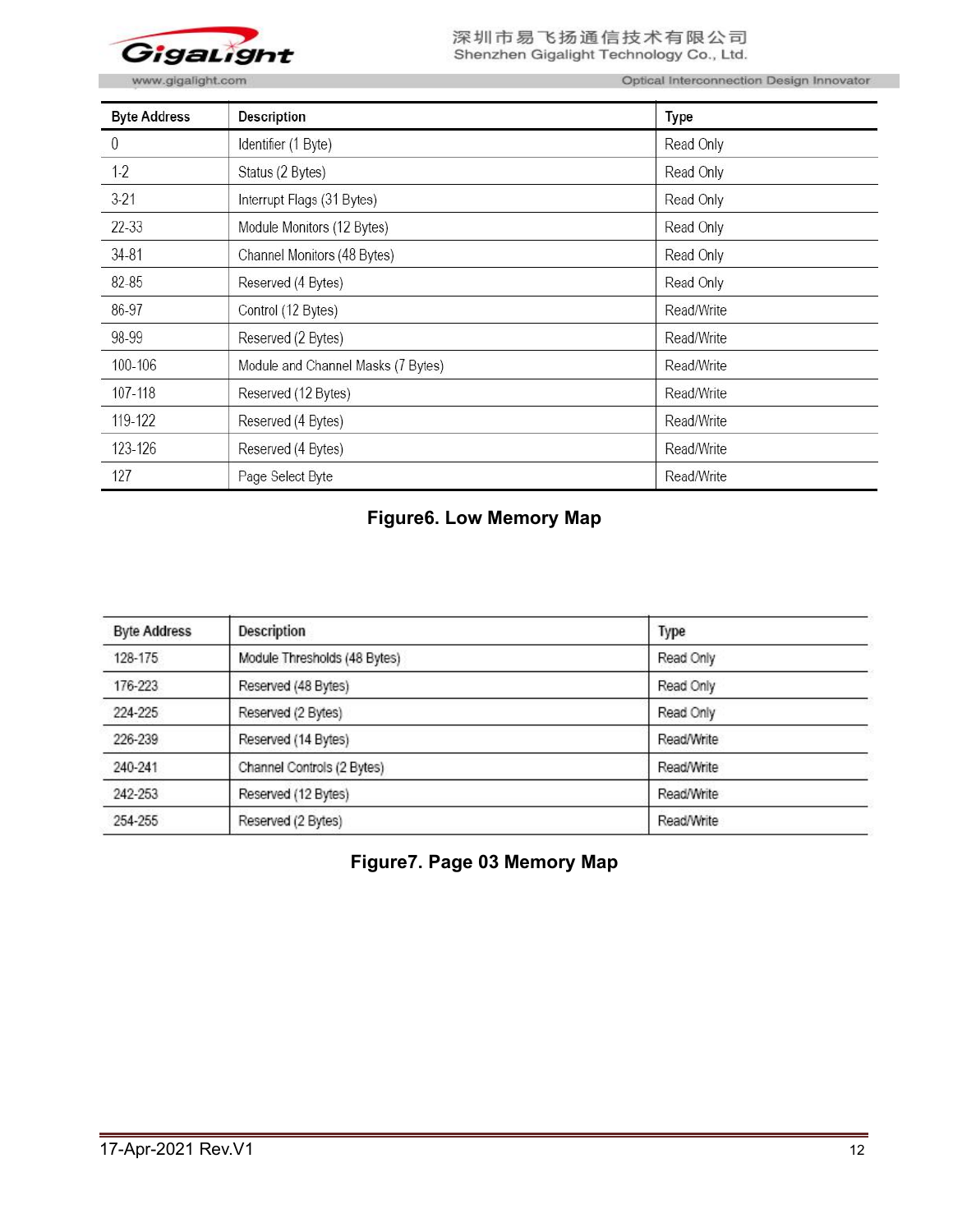

Optical Interconnection Design Innovator

| <b>Address</b> | Name                                    | <b>Description</b>                                                                                                |
|----------------|-----------------------------------------|-------------------------------------------------------------------------------------------------------------------|
| 128            | Identifier (1 Byte)                     | Identifier Type of serial transceiver                                                                             |
| 129            | Ext. Identifier (1 Byte)                | Extended identifier of serial transceiver                                                                         |
| 130            | Connector (1 Byte)                      | Code for connector type                                                                                           |
| 131-138        | Transceiver (8 Bytes)                   | Code for electronic compatibility or optical compatibility                                                        |
| 139            | Encoding (1 Byte)                       | Code for serial encoding algorithm                                                                                |
| 140            | BR, nominal (1 Byte)                    | Nominal bit rate, units of 100 Mbits/s                                                                            |
| 141            | Extended RateSelect Compliance (1 Byte) | Tags for Extended RateSelect compliance                                                                           |
| 142            | Length SMF (1 Byte)                     | Link length supported for SM fiber in km                                                                          |
| 143            | Length E-50 um (1 Byte)                 | Link length supported for EBW 50/125 um fiber, units of 2 m                                                       |
| 144            | Length 50 um (1 Byte)                   | Link length supported for 50/125 um fiber, units of 1 m                                                           |
| 145            | Length 62.5 um (1 Byte)                 | Link length supported for 62.5/125um fiber, units of 1 m                                                          |
| 146            | Length copper (1 Byte)                  | Link length supported for copper, units of 1 m                                                                    |
| 147            | Device Tech (1 Byte)                    | Device technology                                                                                                 |
| 148-163        | Vendor name (16 Bytes)                  | QSFP vendor name (ASCII)                                                                                          |
| 164            | Extended Transceiver (1 Byte)           | Extended Transceiver Codes for InfiniBand <sup>T</sup>                                                            |
| 165-167        | Vendor OUI (3 Bytes)                    | QSFP vendor IEEE vendor company ID                                                                                |
| 168-183        | Vendor PN (16 Bytes)                    | Part number provided by QSFP vendor (ASCII)                                                                       |
| 184-185        | Vendor rev (2 Bytes)                    | Revision level for part number provided by vendor (ASCII)                                                         |
| 186-187        | Wavelength (2 Bytes)                    | Nominal laser wavelength (Wavelength = value / 20 in nm)                                                          |
| 188-189        | Wavelength Tolerance (2 Bytes)          | Guaranteed range of laser wavelength (+/- value) from Nominal wavelength<br>(Wavelength Tol. = value / 200 in nm) |
| 190            | Max Case Temp (1 Byte)                  | Maximum Case Temperature in Degrees C                                                                             |
| 191            | CC_BASE (1 Byte)                        | Check code for Base ID fields (addresses 128-190)                                                                 |
| 192-195        | Options (4 Bytes)                       | Rate Select, TX Disable, TX Fault, LOS                                                                            |
| 196-211        | Vendor SN (16 Bytes)                    | Serial number provided by vendor (ASCII)                                                                          |
| 212-219        | Date code (8 Bytes)                     | Vendor's manufacturing date code                                                                                  |
| 220            | Diagnostic Monitoring Type (1 Byte)     | Indicates which type of diagnostic monitoring is implemented                                                      |
| 221            | Enhanced Options (1 Byte)               | Indicates which optional enhanced features are implemented                                                        |
| 222            | Reserved (1 Byte)                       | Reserved                                                                                                          |
| 223            | CC_EXT                                  | Check code for the Extended ID Fields (addresses 192-222)                                                         |
| 224-255        | Vendor Specific (32 Bytes)              | Vendor Specific EEPROM                                                                                            |

### **Figure8. Page 00 Memory Map**

Page02 is User EEPROM and its format decided by user.

The detail description of low memory and page00.page03 upper memory please see SFF-8436 document.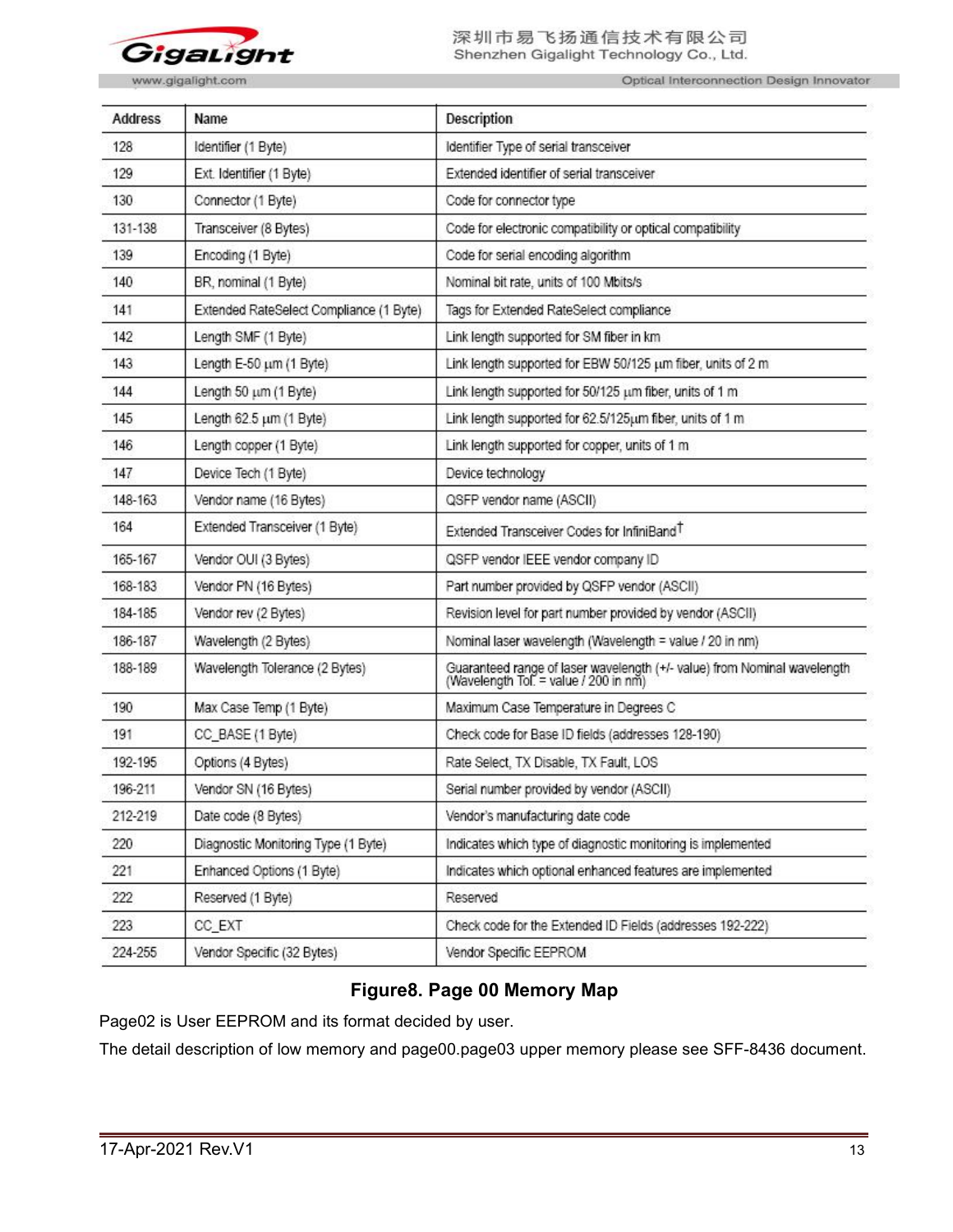

#### **Timing for Soft Control and Status Functions**

Optical Interconnection Design Innovator

| <b>Parameter</b>                                        | <b>Symbol</b> | <b>Max</b>     | <b>Unit</b> | <b>Conditions</b>                                                                                                                                                     |  |
|---------------------------------------------------------|---------------|----------------|-------------|-----------------------------------------------------------------------------------------------------------------------------------------------------------------------|--|
| <b>Initialization Time</b>                              | t init        | 2000           | ms          | Time from power on <sup>1</sup> , hot plug or rising edge of<br>Reset until the module is fully functional <sup>2</sup>                                               |  |
| <b>Reset Init Assert Time</b>                           | t reset init  | $\overline{2}$ | μs          | A Reset is generated by a low level longer than<br>the minimum reset pulse time present on the<br>ResetL pin.                                                         |  |
| Serial Bus Hardware<br><b>Ready Time</b>                | t serial      | 2000           | ms          | Time from power on <sup>1</sup> until module responds to<br>data transmission over the 2-wire serial bus                                                              |  |
| Monitor Data Ready<br>Time                              | t data        | 2000           | ms          | Time from power on <sup>1</sup> to data not ready, bit 0 of<br>Byte 2, deasserted and IntL asserted                                                                   |  |
| <b>Reset Assert Time</b>                                | t reset       | 2000           | ms          | Time from rising edge on the ResetL pin until the<br>module is fully functional <sup>2</sup>                                                                          |  |
| <b>LPMode Assert Time</b>                               | ton LPMode    | 100            | $\mu s$     | Time from assertion of LPMode (Vin:LPMode =<br>Vih) until module power consumption enters<br>lower Power Level                                                        |  |
| IntL Assert Time                                        | ton_IntL      | 200            | ms          | Time from occurrence of condition triggering IntL<br>until Vout: IntL = Vol                                                                                           |  |
| IntL Deassert Time                                      | toff IntL     | 500            | $\mu s$     | Time from clear on read <sup>3</sup> operation of associated<br>flag until Vout:IntL = Voh. This includes deassert<br>times for Rx LOS, Tx Fault and other flag bits. |  |
| <b>Rx LOS Assert Time</b>                               | ton los       | 100            | ms          | Time from Rx LOS state to Rx LOS bit set and<br>IntL asserted                                                                                                         |  |
| <b>Tx Fault Assert Time</b>                             | ton Txfault   | 200            | ms          | Time from Tx Fault state to Tx Fault bit set and<br>IntL asserted                                                                                                     |  |
| Flag Assert Time                                        | ton flag      | 200            | ms          | Time from occurrence of condition triggering flag<br>to associated flag bit set and IntL asserted                                                                     |  |
| <b>Mask Assert Time</b>                                 | ton mask      | 100            | ms          | Time from mask bit set <sup>4</sup> until associated IntL<br>assertion is inhibited                                                                                   |  |
| <b>Mask Deassert Time</b>                               | toff mask     | 100            | ms          | Time from mask bit cleared <sup>4</sup> until associated IntlL<br>operation resumes                                                                                   |  |
| ModSelL Assert Time                                     | ton_ModSelL   | 100            | $\mu s$     | Time from assertion of ModSelL until module<br>responds to data transmission over the 2-wire serial<br>bus                                                            |  |
| ModSelL Deassert Time                                   | toff_ModSelL  | 100            | $\mu s$     | Time from deassertion of ModSelL until the module<br>does not respond to data transmission over the 2-wire<br>serial bus                                              |  |
| Power over-ride or<br><b>Power-set Assert Time</b>      | ton Pdown     | 100            | ms          | Time from P Down bit set 4 until module power<br>consumption enters lower Power Level                                                                                 |  |
| Power over-ride or<br><b>Power-set Deassert</b><br>Time | toff Pdown    | 300            | ms          | Time from P Down bit cleared <sup>4</sup> until the module<br>is fully functional3                                                                                    |  |

#### **Note**:

1. Power on is defined as the instant when supply voltages reach and remain at or above the minimum specified value.

2. Fully functional is defined as IntL asserted due to data not ready bit, bit 0 byte 2 deasserted.

3. Measured from falling clock edge after stop bit of read transaction.

4. Measured from falling clock edge after stop bit of write transaction.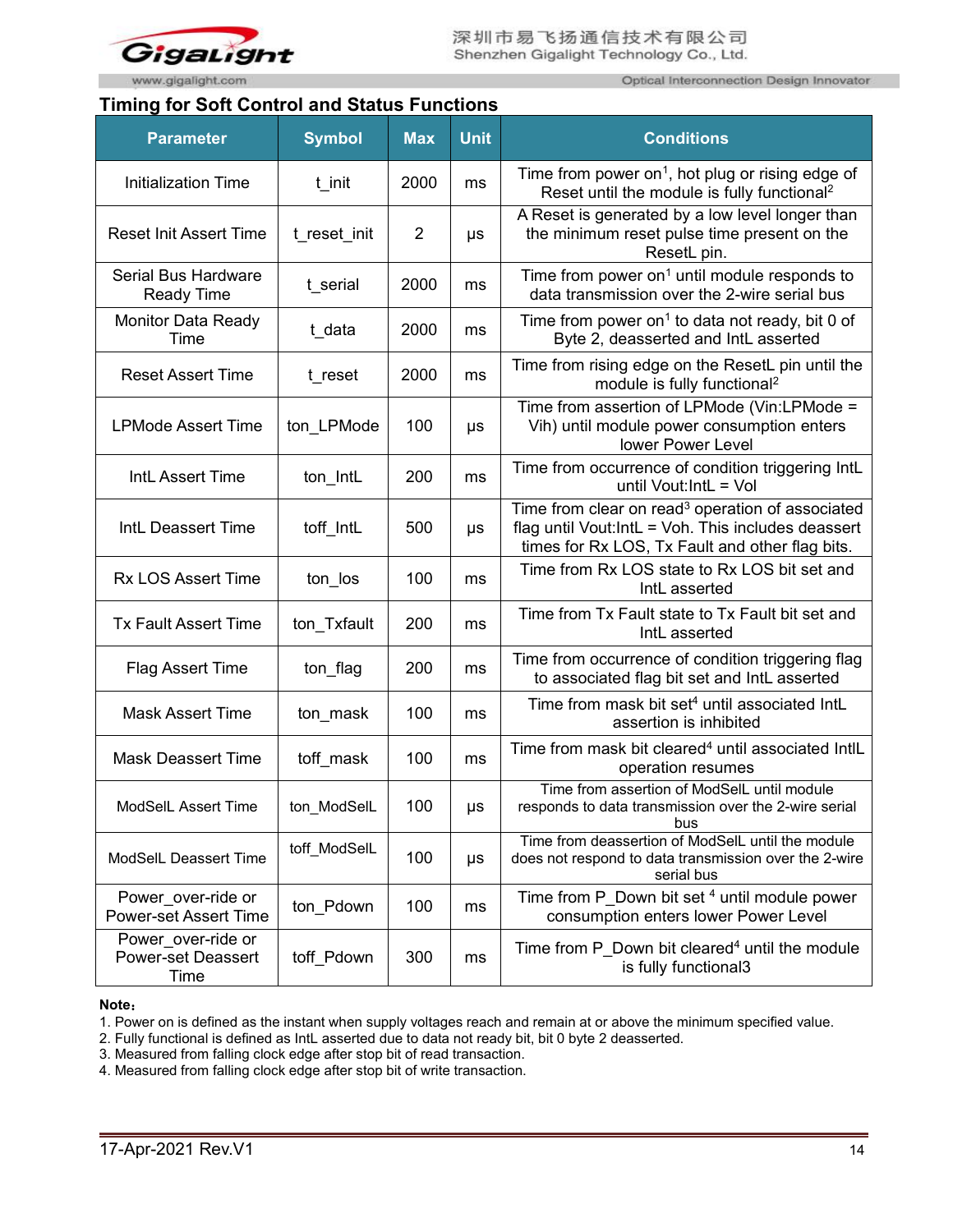

# **Figure9. Mechanical Specifications**

# **Regulatory Compliance**

Gigalight GQS-SPO101-4LR4T QSFP28 transceivers are Class 1 Laser Products. They meet the requirements of the following standards:

| <b>Feature</b>           | <b>Standard</b>                                                                                          |
|--------------------------|----------------------------------------------------------------------------------------------------------|
| Laser Safety             | IEC 60825-1:2014 (3rd Edition)<br>IEC 60825-2:2004/AMD2:2010<br>EN 60825-1-2014<br>EN 60825-2:2004+A1+A2 |
| <b>Electrical Safety</b> | EN 62368-1: 2014<br>IEC 62368-1:2014<br>UL 62368-1:2014                                                  |
| Environmental protection | Directive 2011/65/EU with amendment(EU)2015/863                                                          |
| CE EMC                   | EN55032: 2015<br>EN55035: 2017<br>EN61000-3-2:2014<br>EN61000-3-3:2013                                   |
| <b>FCC</b>               | FCC Part 15, Subpart B<br>ANSI C63.4-2014                                                                |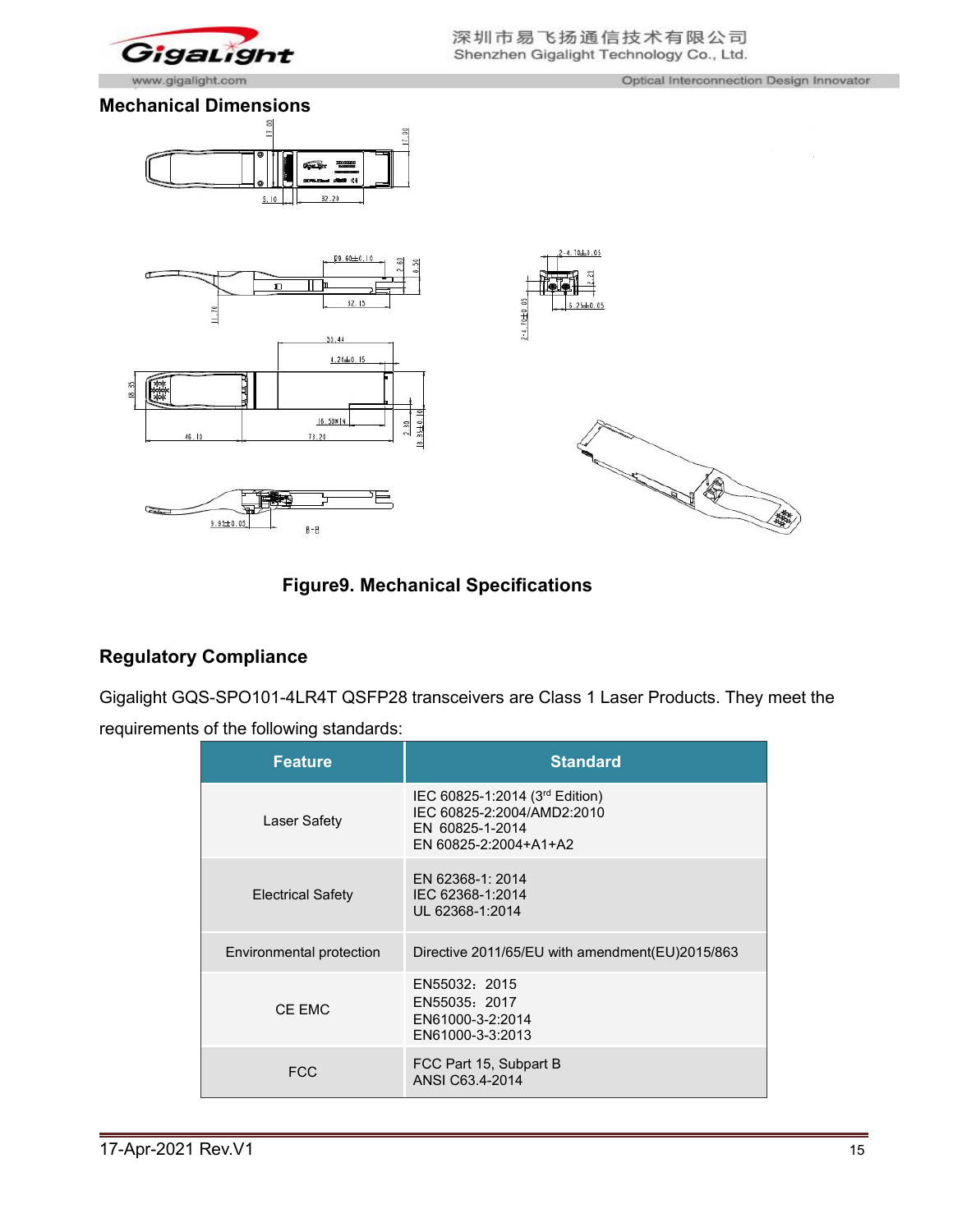

### **ESD**

This transceiver is specified as ESD threshold 1kV for SFI pins and 2kV for all other electrical input pins, tested per MIL-STD-883, Method 3015.4 /JESD22-A114-A (HBM). However, normal ESD precautions are still required during the handling of this module. This transceiver is shipped in ESD protective packaging. It should be removed from the packaging and handled only in an ESD protected environment.

### **References**

1. 100G CWDM4 MSA. 2.100G 4WDM-10 MSA 3.IEEE 802.3bm. 4.IEEE 802.3ba.

# **Ordering information**

| <b>Part Number</b> | <b>Product Description</b>                                |
|--------------------|-----------------------------------------------------------|
| GQS-SPO101-4LR4T   | QSFP28, 100GBASE-4WDM-10KM, -40 $\degree$ ~ +85 $\degree$ |

# **CAUTION:**

Use of controls or adjustment or performance of procedures other than those specified herein may result in hazardous radiation exposure.

### **Important Notice**

Performance figures, data and any illustrative material provided in this data sheet are typical and must be specifically confirmed in writing by GIGALIGHT before they become applicable to any particular order or contract. In accordance with the GIGALIGHT policy of continuous improvement specifications may change without notice. The publication of information in this data sheet does not imply freedom from patent or other protective rights of GIGALIGHT or others. Further details are available from any GIGALIGHT sales representative.

E-mail: [sales@gigalight.com](mailto:sales@gigalight.com) Official Site: [www.gigalight.com](http://www.gigalight.com/)